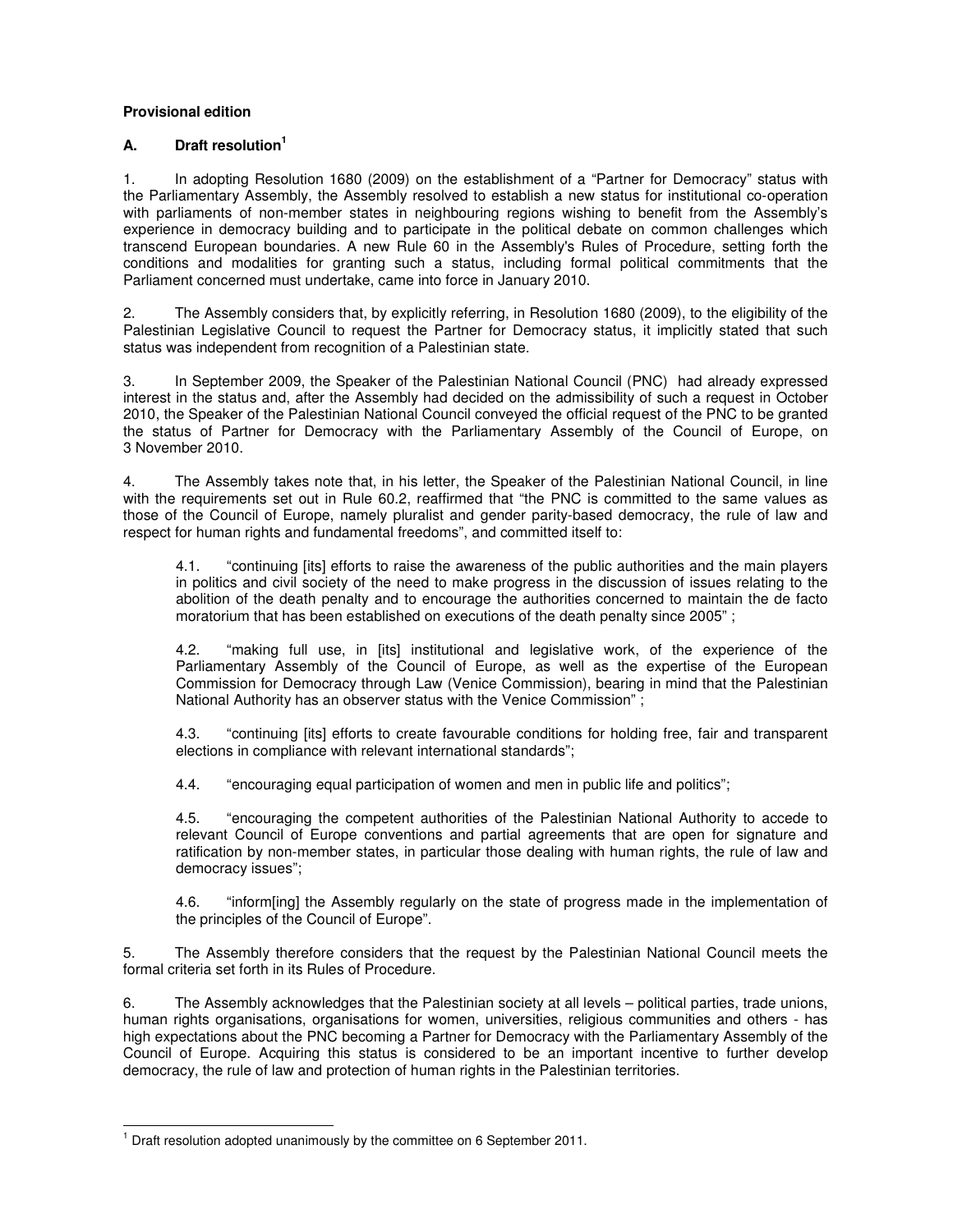7. The Assembly recalls that both the presidential elections of 2005 and the parliamentary elections of 2006 in the Palestinian territories were observed by the Assembly and were considered to be free and fair. The Assembly also notes that new elections for the presidency and parliament are foreseen before June 2012.

8. The Assembly notes that important progress is being made in the parts of the Palestinian territories which are under the authority of the Palestinian National Authority towards the development of an independent judiciary and an efficient fight against corruption and in favour of public transparency.

9. Further development of the core values upheld by the Council of Europe in the Palestinian territories is much hindered by the fact that the larger part of these territories is still under Israeli military occupation. Any progress in finding a peaceful solution to the Israeli – Palestinian conflict would open many new opportunities in the Palestinian territories to develop and strengthen democracy, the rule of law and the protection of human rights.

10. At a time when the people in a number of Arab and Mediterranean countries have clearly expressed the wish to enjoy fundamental political and social rights, the Assembly deems it important that Palestinians, with their emerging political institutions, continue firmly on the path of democratic transformation.

11. The Assembly welcomes the PNC's commitment to deep constitutional, institutional, political and legal reforms, and encourages the state authorities to make full use of the Council of Europe expertise and draw inspiration from Council of Europe standards in carrying out such reforms. It further welcomes the announcement of a reconciliation between those in charge in the West Bank and in the Gaza Strip. It considers that the Partner for Democracy status provides an appropriate framework for a stronger involvement of the PNC in the process of reforms.

12. Against this background, the Assembly considers that the following specific issues are of key importance for strengthening democracy, the rule of law and the respect of human rights and fundamental freedoms in the Palestinian territories:

12.1. rapidly concluding the negotiations for the formation of a government of national unity and set universally acceptable dates for the parliamentary, presidential and local elections;

12.2. holding such elections in accordance with relevant international standards in the whole of the Palestinian territories;

12.3. taking definite and significant steps in the direction of the three pleas made by the Quartet: to refrain from violence; to recognise the right of the State of Israel to exist; to abide by all the agreements signed by the Palestinian representatives in recent years;

12.4. reforming the structure of the Palestinian National Council so that it becomes, to the largest possible extent, a democratically elected body;

12.5. actively promoting equal opportunities for women and men in political and public life; fighting all forms of discrimination (in law and in practice) based on gender; ensuring effective equality between women and men, including as regards inter-religious marriages and inheritance law and, where necessary, initiating a process of legislative revision; fighting all forms of gender-based violence;

12.6. abolishing the death penalty set forth in the Penal Code, going beyond the de facto moratorium on executions which has been established at least in the West Bank since 2005;

12.7. rejecting the use of terrorism and combating it explicitly;

12.8. freeing the soldier Gilad Shalit;

12.9. ending all illegal smuggling of weapons into the Gaza Strip and the West Bank;

12.10. adhering to and effectively implementing relevant international instruments in the field of human rights, including full co-operation with United Nations' special mechanisms and implementation of the United Nations Universal Periodic Review recommendations;

12.11. guaranteeing freedom and pluralism of the media;